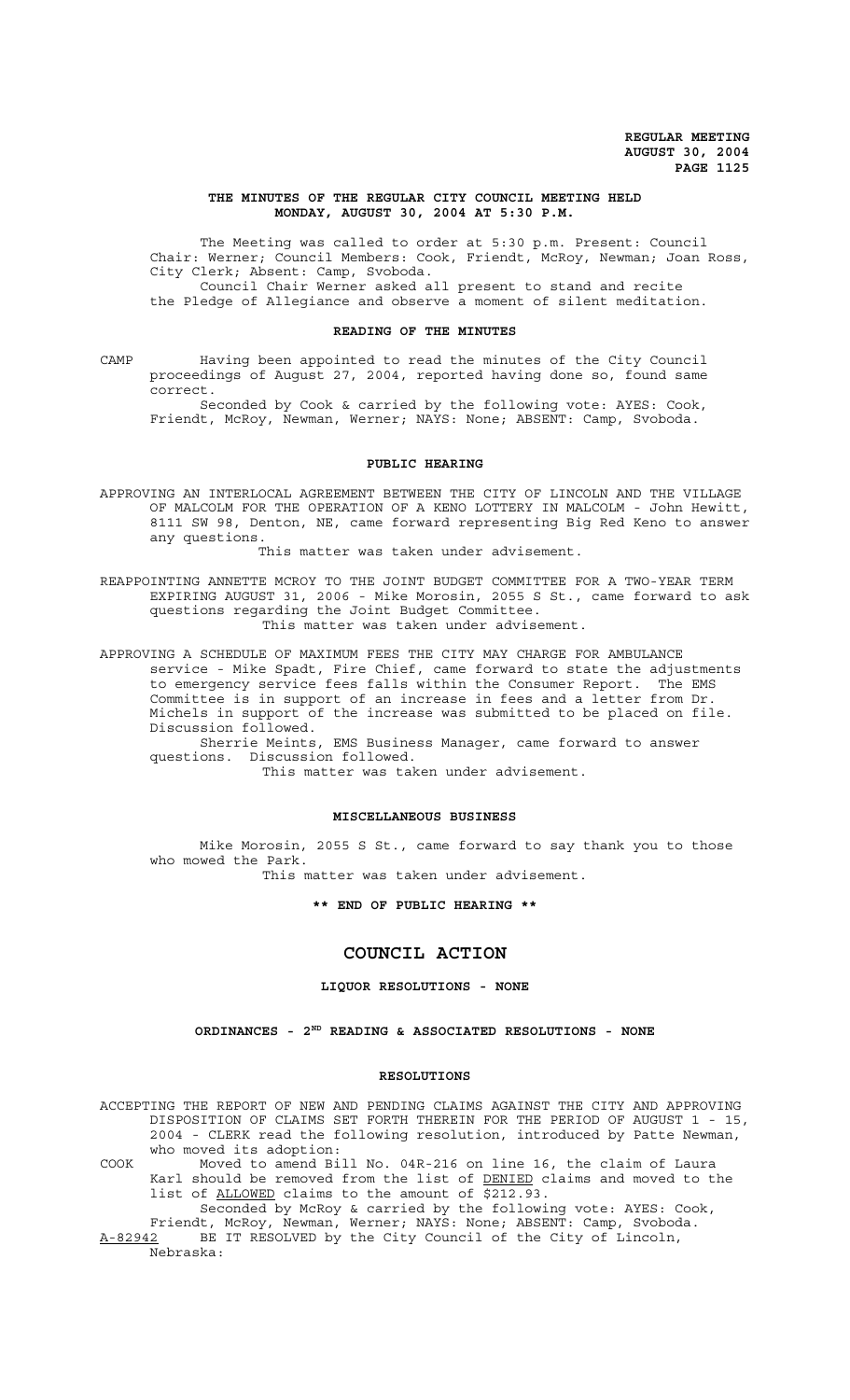> That the claims listed in the attached report, marked as Exhibit "A", dated August 16, 2004, of various new and pending tort claims filed against the City of Lincoln with the Office of the City Attorney or the Office of the City Clerk, as well as claims which have been disposed of, are hereby received as required by Neb. Rev. Stat. § 13-905 (Reissue 1997). The dispositions of claims by the Office of the City Attorney, as shown by the attached report, are hereby approved:

| DENIED                  |                   | ALLOWED OR SETTLED             |           |
|-------------------------|-------------------|--------------------------------|-----------|
| Mary Ann Moore          | 402.90<br>S.      | David L. Bulin                 | 444.05    |
| William Spielman        | 275.20            | Roger & Joni Day               | 2,980.49  |
| Judy Guilliatt          | 359.29            | John & Jolene Walker           | 23,000.00 |
| Dirk & Lori Maley       | 1,408.12          | Farm Bureau Financial Services |           |
| Jack R. Matthews        | 58.85             | (Claim No. 01-04-2280)         | 4,100.55  |
| Dawn Tucker Moore       | NAS*              | Laura Karl                     | 212.90    |
| <del>Laura Karl —</del> | <del>212.93</del> |                                |           |
| Anthony J. Rimmer       | 63.00             |                                |           |

No Amount Specified.

The City Attorney is hereby directed to mail to the various claimants listed herein a copy of this resolution which shows the final disposition of their claim.

Introduced by Patte Newman Seconded by Friendt & carried by the following vote: AYES: Camp, Cook, Friendt, McRoy, Newman, Svoboda, Werner; NAYS: None.

REAPPOINTING D. BERT HARRIS, GERALD SCHLEICH, HELEN G. MEEKS, MARILYN MCNABB, AND JOSE J. SOTO TO THE CHARTER REVISION COMMISSION FOR FOUR-YEAR TERMS EXPIRING JULY 15, 2007 - CLERK read the following resolution, introduced by Patte Newman, who moved its adoption:<br>A-82943 BE IT RESOLVED by the City Council

BE IT RESOLVED by the City Council of the City of Lincoln, Nebraska:

That the reappointment of D. Bert Harris, Gerald Schleich, Helen G. Meeks, Marilyn NcNabb, and Jose J. Soto to the Charter Revision Commission for four-year terms expiring July 15, 2007 is hereby approved.

Introduced by Patte Newman Seconded by Friendt & carried by the following vote: AYES: Cook, Friendt, McRoy, Newman, Werner; NAYS: None; ABSENT: Camp, Svoboda.

REAPPOINTING JOEL GAJARDO AND CARLOS SERVAN TO THE MULTICULTURAL ADVISORY COMMITTEE FOR THREE-YEAR TERMS EXPIRING SEPTEMBER 18, 2007 - CLERK read the following resolution, introduced by Patte Newman, who moved its

 $\frac{\text{adoption:}}{\text{A}-82944}$  BE BE IT RESOLVED by the City Council of the City of Lincoln, Nebraska:

That the reappointment of Joel Gajardo and Carlos Servan to the Multicultural Advisory Committee for three-year terms expiring September 18, 2007 is hereby approved.

Introduced by Patte Newman Seconded by Friendt & carried by the following vote: AYES: Cook, Friendt, McRoy, Newman, Werner; NAYS: None; ABSENT: Camp, Svoboda.

APPOINTING COLETTE M. MAST TO THE MULTICULTURAL ADVISORY COMMITTEE FOR A THREE-YEAR TERM TO EXPIRE SEPTEMBER 18, 2007 - CLERK read the following

resolution, introduced by Patte Newman, who moved its adoption: A-82945 BE IT RESOLVED by the City Council of the City of Lincoln, Nebraska:

That the appointment of Colette M. Mast to the Multicultural Advisory Committee for a three-year term expiring September 18, 2007 is hereby approved.

Introduced by Patte Newman Seconded by Friendt & carried by the following vote: AYES: Cook, Friendt, McRoy, Newman, Werner; NAYS: None; ABSENT: Camp, Svoboda.

APPOINTING DANIEL L. ANDERSON AND DR. CHUCK ERICKSON TO THE COMMUNITY HEALTH ENDOWMENT BOARD OF TRUSTEES FOR THREE-YEAR TERMS EXPIRING SEPTEMBER 1, 2007 - CLERK read the following resolution, introduced by Patte Newman,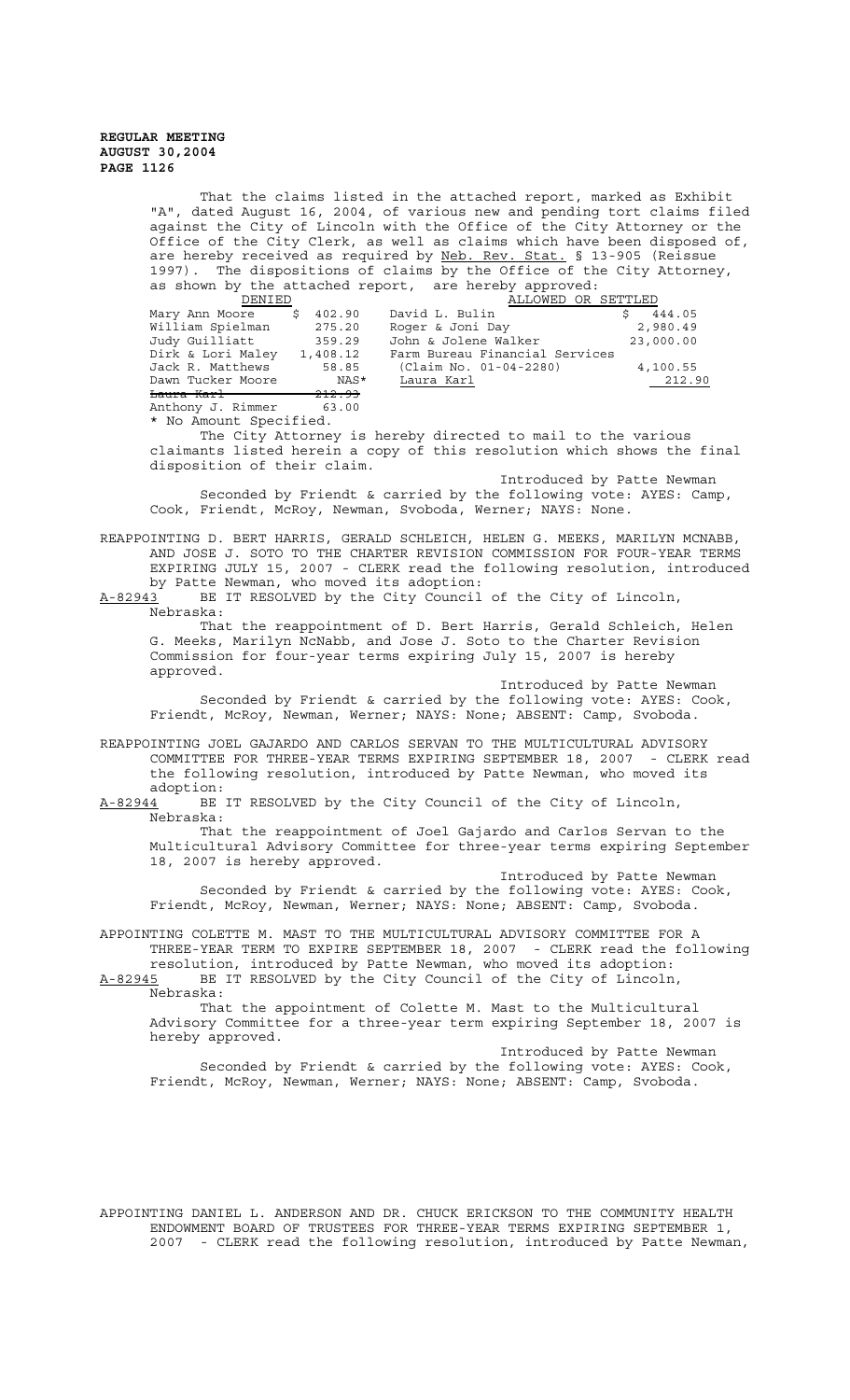who moved its adoption:

A-82946 BE IT RESOLVED by the City Council of the City of Lincoln, Nebraska:

That the appointment of Daniel L. Anderson and Dr. Chuck Erickson to the Community Health Endowment Board of Trustees for three-year terms expiring September 1, 2007 is hereby approved.

Introduced by Patte Newman Seconded by Cook & carried by the following vote: AYES: Cook, Friendt, McRoy, Newman, Werner; NAYS: None; ABSENT: Camp, Svoboda.

APPROVING AN INTERLOCAL AGREEMENT BETWEEN THE CITY OF LINCOLN AND THE VILLAGE OF MALCOLM FOR THE OPERATION OF A KENO LOTTERY IN MALCOLM - PRIOR to reading:

COOK Moved to approve the substitute agreement.

Seconded by McRoy & carried by the following vote: AYES: Cook, Friendt, McRoy, Newman, Werner; NAYS: None; ABSENT: Camp, Svoboda. CLERK Read the following resolution, introduced by Patte Newman, who moved its adoption:

A-82947 WHEREAS, the parties hereto are governmental subdivisions of the State of Nebraska and are public agencies for the purposes of the Interlocal Cooperation Act, Neb. Rev. Stat. § 13-801 et seq. (Cum. Supp. 2002); and

WHEREAS, the Interlocal Cooperation Act permits any two or more public agencies to enter into agreements with one another for joint or cooperative action; and

WHEREAS, the City of Lincoln and Malcolm are agreeable to allow the establishment and operation of Keno satellite facilities in the Village of Malcolm under the Lincoln Keno lottery; and

WHEREAS, the City of Lincoln and Malcolm have set out their agreement in what is marked as Attachment "A" and made a part hereof as if set out fully.

NOW, THEREFORE, BE IT RESOLVED by the City Council of the City of Lincoln, Nebraska:

That the attached Interlocal Agreement between the City of Lincoln and the Village of Malcolm to provide for the establishment and operation of Keno satellite locations in the Village of Malcolm, in accordance with the terms and conditions contained in said Agreement, is hereby approved and the Mayor is authorized to execute the same on behalf of the City of Lincoln.

The City Clerk is directed to return one fully executed copy of the Agreement to the Mark Leikam in the Finance Department for transmittal to the Village of Malcolm.

Introduced by Patte Newman Seconded by Friendt & carried by the following vote: AYES: Cook, Friendt, McRoy, Newman, Werner; NAYS: None; ABSENT: Camp, Svoboda.

APPROVING THE CITY OF LINCOLN RULES AND REGULATIONS FOR LIVING WAGE ORDINANCE - CLERK read the following resolution, introduced by Patte Newman, who

moved its adoption:<br>A-82948 WHEREAS, the A-82948 WHEREAS, the Lincoln City Council amended the Lincoln Municipal Code by creating a new Chapter 2.81 entitled as the "Lincoln Living Wage Ordinance" which was adopted by the City Council on March 1, 2004; and

WHEREAS, the Living Wage Ordinance provides for a wage of at least 110% of the federal poverty guideline for a family of four or 100% of the federal poverty guideline if the employer provides certain health insurance benefits; and

WHEREAS, the ordinance in Section 2.81.060 requires the Finance Department to promulgate rules and regulations for the preparation of bid specifications, contracts, and preparations for contract negotiations as well as an administrative procedure and appeal process; and

WHEREAS, the Finance Department has developed such rules and regulations pursuant to the Living Wage Ordnance.

NOW, THEREFORE, BE IT RESOLVED by the City Council of the City of Lincoln, Nebraska:

That Attachment "A" entitled City of Lincoln Rules and Regulations for Living Wage Ordinance which is made a part hereof as if set out filly is hereby adopted.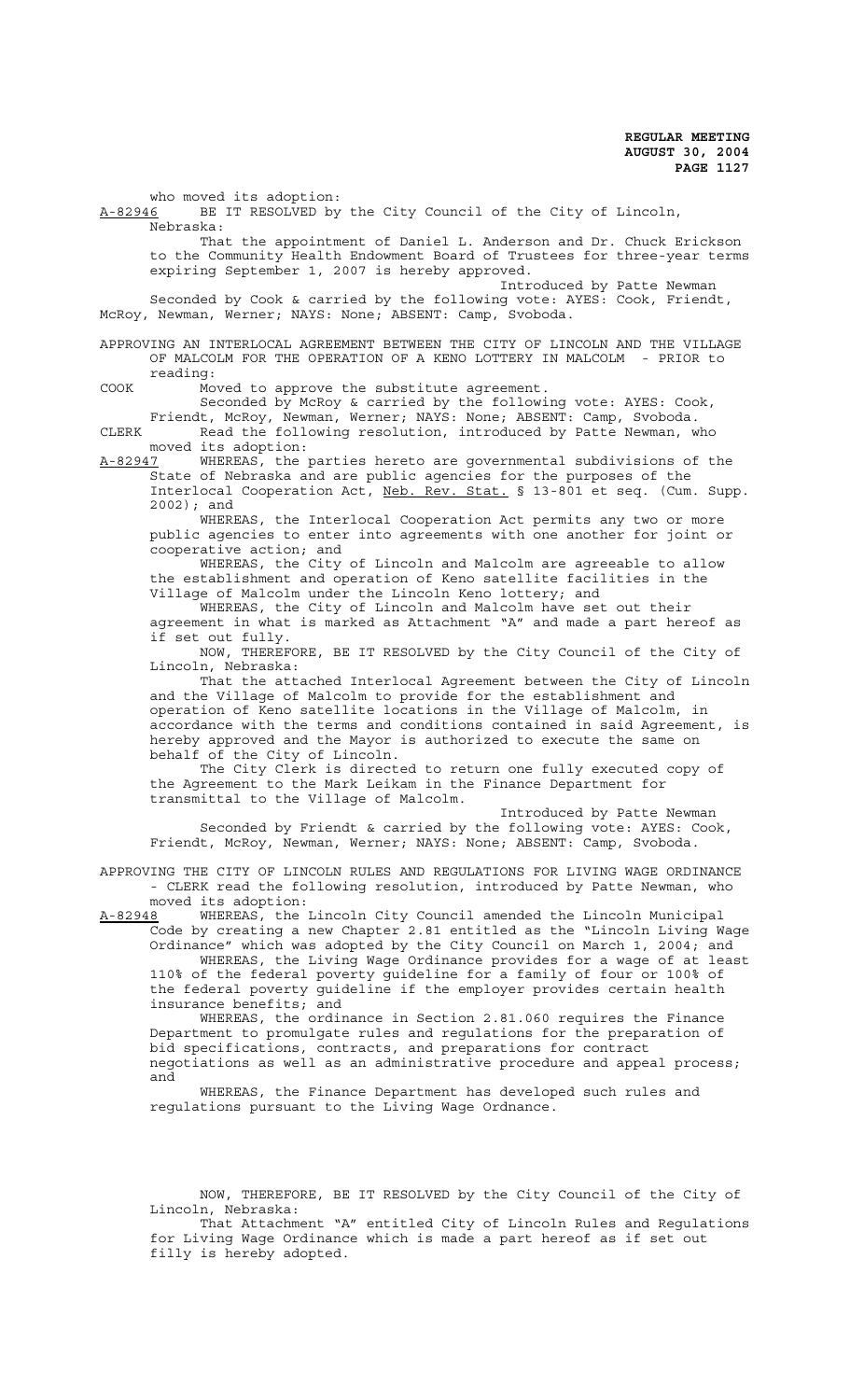Introduced by Patte Newman Seconded by McRoy & carried by the following vote: AYES: Cook, McRoy, Newman, Werner; NAYS: Friendt; ABSENT: Camp, Svoboda. REAPPOINTING TERRY WERNER TO THE UTILITY BILLING CHECK-OFF PROGRAM BOARD FOR A ONE-YEAR TERM EXPIRING AUGUST 31, 2005 - CLERK read the following resolution, introduced by Patte Newman, who moved its adoption: A-82949 BE IT RESOLVED by the City Council of the City of Lincoln, Nebraska: That the reappointment of Terry Werner to the Utility Billing Check-Off Program Board for a one-year term expiring August 31, 2005 is hereby approved. Introduced by Patte Newman Seconded by McRoy & carried by the following vote: AYES: Cook, Friendt, McRoy, Newman, Werner; NAYS: None; ABSENT: Camp, Svoboda. REAPPOINTING GLENN FRIENDT, JONATHAN COOK, AND KEN SVOBODA TO THE RAILROAD TRANSPORTATION SAFETY DISTRICT FOR ONE-YEAR TERMS EXPIRING AUGUST 31, 2004 - CLERK read the following resolution, introduced by Patte Newman, who moved its adoption: A-82950 BE IT RESOLVED by the City Council of the City of Lincoln, Nebraska: That the reappointment of Glenn Friendt, Jonathan Cook and Ken Svoboda to the Railroad Transportation Safety District for one-year terms expiring August 31, 2005 is hereby approved. Introduced by Patte Newman Seconded by Cook & carried by the following vote: AYES: Cook, Friendt, McRoy, Newman, Werner; NAYS: None; ABSENT: Camp, Svoboda. REAPPOINTING ANNETTE MCROY TO THE JOINT BUDGET COMMITTEE FOR A TWO-YEAR TERM EXPIRING AUGUST 31, 2006 - CLERK read the following resolution, introduced by Patte Newman, who moved its adoption: A-82951 BE IT RESOLVED by the City Council of the City of Lincoln, Nebraska: That the reappointment of Annette McRoy to the Joint Budget Committee for a two-year term expiring August 31, 2006 is hereby approved. Introduced by Patte Newman Seconded by Cook & carried by the following vote: AYES: Cook, Friendt, McRoy, Newman, Werner; NAYS: None; ABSENT: Camp, Svoboda. APPROVING A SCHEDULE OF MAXIMUM FEES THE CITY MAY CHARGE FOR AMBULANCE SERVICE - CLERK read the following resolution, introduced by Patte Newman, who moved its adoption: A-82952 WHEREAS, in accordance with Title 7 of the Lincoln Municipal Code, the City Council has authority to approve a schedule of maximum fees which the City may charge for ambulance service rendered by the City of Lincoln; and WHEREAS, the City Fire Department has proposed such a schedule of maximum fees for comment and review by EMS, Inc., the City's emergency medical services oversight agency; and WHEREAS, EMS, Inc. has concluded the proposed maximum fees are reasonable; and WHEREAS, the proposed rate schedule is before the City Council for its consideration and approval; and WHEREAS, the City Council finds that the proposed rate schedule, based on the reasonable costs of providing ambulance service, represents reasonable maximum user fees to be charged for the provision of ambulance service by the City of Lincoln NOW, THEREFORE, BE IT RESOLVED by the City Council, the proposed rate schedule attached hereto, marked as Attachment "A", and made a part hereof by reference, is hereby approved and shall take effect September 1, 2004. Introduced by Patte Newman Seconded by Cook & carried by the following vote: AYES: Cook, McRoy, Newman, Werner; NAYS: Friendt; ABSENT: Camp, Svoboda. **PETITIONS & COMMUNICATIONS**  SETTING THE HEARING DATE OF MONDAY, SEPTEMBER 20, 2004 AT 1:30 P.M. FOR THE

APP. OF VAN EISER, LLC DBA VENUE FOR A CLASS "I" LIQUOR LICENSE AT 4111 PIONEER WOODS DRIVE - CLERK read the following resolution, introduced by Jonathan Cook, who moved its adoption: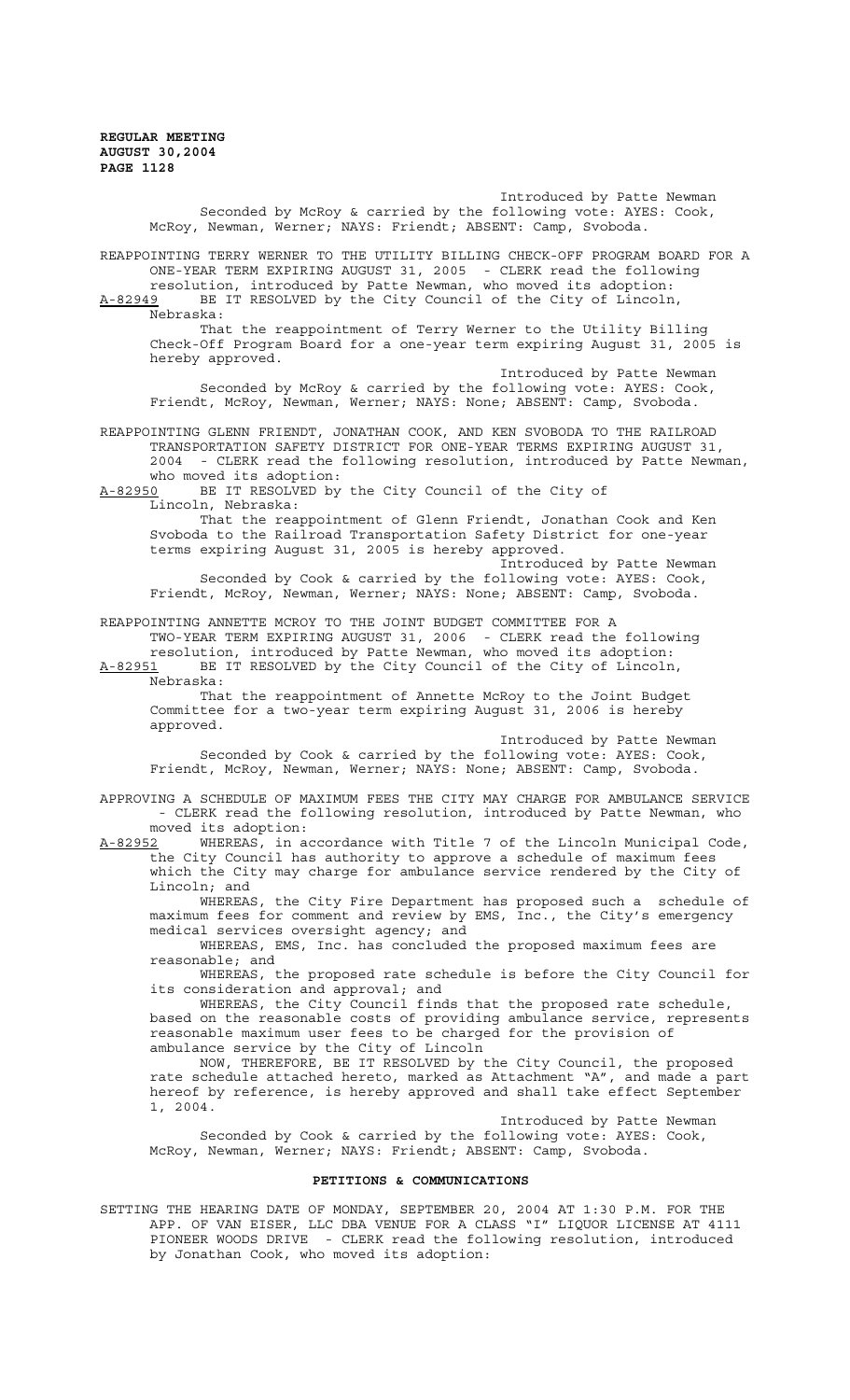A-82953 BE IT RESOLVED by the City Council, of the City of Lincoln, that a hearing date is hereby set for Monday, September 20, 2004, at 1:30 p.m. or as soon thereafter as possible in the City Council Chambers, County-City Building, 555 S. 10<sup>th</sup> St., Lincoln, NE, for the Application of Van Eiser, LLC dba Venue for a Class "I" liquor license located at 4111 Pioneer Wood Drive.

If the Police Dept. is unable to complete the investigation by said time, a new hearing date will be set.

Introduced by Jonathan Cook Seconded by McRoy & carried by the following vote: AYES: Cook, Friendt, McRoy, Newman, Werner; NAYS: None; ABSENT: Camp, Svoboda.

SETTING THE HEARING DATE OF MONDAY, SEPTEMBER 20, 2004 AT 1:30 P.M. FOR THE APP. OF VAN EISER, LLC DBA VENUE FOR A CLASS "K" LIQUOR LICENSE AT 4111 PIONEER WOODS DRIVE - CLERK read the following resolution, introduced by Jonathan Cook, who moved its adoption:

A-82954 BE IT RESOLVED by the City Council, of the City of Lincoln, that a hearing date is hereby set for Monday, September 20, 2004, at 1:30 p.m. or as soon thereafter as possible in the City Council Chambers, County-City Building, 555 S. 10<sup>th</sup> St., Lincoln, NE, for the Application of Van Eiser, LLC dba Venue for a Class "K" liquor license located at 4111 Pioneer Wood Drive.

If the Police Dept. is unable to complete the investigation by said time, a new hearing date will be set.

Introduced by Jonathan Cook Seconded by McRoy & carried by the following vote: AYES: Cook, Friendt, McRoy, Newman, Werner; NAYS: None; ABSENT: Camp, Svoboda.

### **REPORTS OF CITY OFFICERS**

- CLERK'S LETTER AND MAYOR'S APPROVAL OF RESOLUTIONS AND ORDINANCES PASSED BY THE CITY COUNCIL ON AUGUST 23, 2004 - CLERK presented said report which was placed on file in the Office of the City Clerk.
- CLERK'S LETTER AND MAYOR'S APPROVAL OF RESOLUTION PASSED BY THE CITY COUNCIL ON AUGUST 27,2004 - CLERK presented said report which was placed on file in the Office of the City Clerk.
- REPORT FROM CITY TREASURER TELECOMMUNICATIONS OCCUPATION TAX FOR THE MONTH OF JULY, 2004: D & D, TELECORP., TT WIRELESS PCS, NEXTEL WEST, ZONE, ACCERIS, TRI-M, ASSOCIATION ADM., CELLULAR ONE, NORTON NETWORK SERVICES, NOS, LIGHTYEAR, GLOBALCOM, GTC TELECOM, LDMI, AFFINITY NETWORK - CLERK presented said report which was placed on file in the Office of the City Clerk.
- REPORT FROM CITY TREASURER OF FRANCHISE TAX FROM AQUILA CLERK presented said report which was placed on file in the Office of the City Clerk.

REQUEST OF PUBLIC WORKS TO SET A PUBLIC HEARING DATE OF MONDAY, SEPTEMBER 27, 2004, AT 5:30 P.M. AND PLACE ON THE FORMAL CITY COUNCIL AGENDA THE FOLLOWING:

> 04-158 To provide authority to create a paving district being West Benton Street, west of North First Street approximately 600 feet +/- and assess the costs thereof against the benefitted properties.

COOK Moved to approve the Public Hearing date of Monday, September 27, 2004 at 5;30 p.m. and to place on the formal City Council agenda. Seconded by McRoy & carried by the following vote: AYES: Cook, Friendt, McRoy, Newman, Werner; NAYS: None; ABSENT: Camp, Svoboda.

APPROVING THE DISTRIBUTION OF FUNDS REPRESENTING INTEREST EARNINGS ON SHORT-TERM INVESTMENTS OF IDLE FUNDS DURING THE MONTH ENDED JULY 31, 2004 - CLERK read the following resolution, introduced by Jonathan Cook, who moved its adoption:

A-82955 BE IT RESOLVED by the City Council of the City of Lincoln, Nebraska:

That during the month ended July 31, 2004, \$349,561.36 was earned from the investments of "IDLE FUNDS". The same is hereby distributed to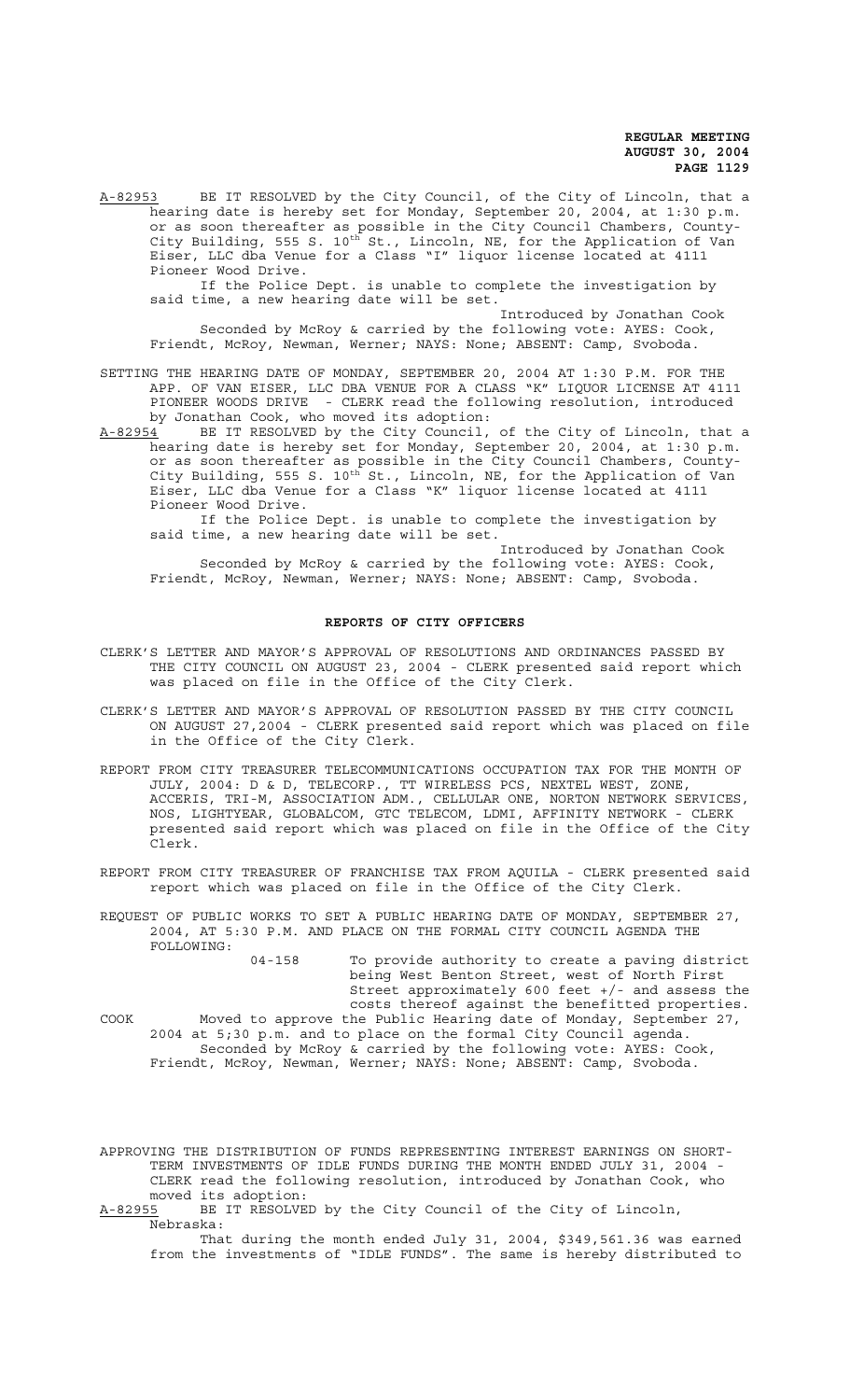> the various funds on a pro-rata basis using the balance of each fund and allocating a portion of the interest on the ratio that such balance bears to the total of all fund balances.

Introduced by Jonathan Cook Seconded by McRoy & carried by the following vote: AYES: Cook, Friendt, McRoy, Newman, Werner; NAYS: None; ABSENT: Camp, Svoboda.

## ORDINANCES - 1<sup>st</sup> READING & ASSOCIATED RESOLUTIONS

(Resolutions listed hereunder advance to Public Hearing on 8/9/04)

- AMENDING THE PAY SCHEDULE FOR THE EMPLOYEE GROUP WHOSE CLASSIFICATIONS ARE ASSIGNED TO THE PAY RANGE PREFIXED BY THE LETTER F TO ADJUST THE HOURLY PAY RANGE - CLERK read an ordinance, introduced by Jonathan Cook, adopting pay schedules and schedules of pay ranges for employees of the City of Lincoln, Nebraska whose classifications are assigned to pay ranges prefixed by the letter "F"; repealing Ordinance No. 18222, passed by the City Council on August 11, 2003, the first time.
- STREET AND ALLEY VACATION 04008 VACATING 21ST STREET BETWEEN Y STREET AND THE ABANDONED MISSOURI PACIFIC RAILROAD RIGHT-OF-WAY - CLERK read an ordinance, introduced by Jonathan Cook, vacating 21st Street between Y Street and the abandoned Missouri Pacific Railroad right-of-way, and retaining title thereto in the City of Lincoln, Lancaster County, Nebraska, the first time.
- CHANGE OF ZONE 04040 APPLICATION OF JOYCE HINKLEY LIMITED PARTNERSHIP FOR A CHANGE OF ZONE FROM I-1 INDUSTRIAL DISTRICT TO R-5 RESIDENTIAL DISTRICT ON PROPERTY GENERALLY LOCATED AT 58TH STREET AND COLFAX AVENUE - CLERK read an ordinance, introduced by Jonathan Cook, amending the Lincoln Zoning District Maps attached to and made a part of Title 27 of the Lincoln Municipal Code, as provided by Section 27.05.020 of the Lincoln Municipal Code, by changing the boundaries of the districts established and shown thereon, the first time.
- STREET AND ALLEY VACATION 04009 VACATING THE SECTION OF NORTH 58TH STREET RIGHT-OF-WAY BETWEEN COLFAX AVENUE AND THE MURDOCK TRAIL - CLERK read an ordinance, introduced by Jonathan Cook, vacating the portion of North 58th Street right-of-way between Colfax Avenue and the Murdock Trail, and retaining title thereto in the City of Lincoln, Lancaster County, Nebraska, the first time.
- CHANGE OF ZONE 04032 AMENDING CHAPTER 27.60 OF THE LINCOLN MUNICIPAL CODE RELATING TO THE PLANNED UNIT DEVELOPMENT DISTRICT BY REVISING THE STATEMENT OF INTENT OF THE PLANNED UNIT DEVELOPMENT DISTRICT; BY AMENDING SECTION 27.60.010 TO REVISE THE GENERAL PURPOSE; BY AMENDING SECTION 27.60.020 TO DELETE EXISTING USE REGULATIONS AND TO ADD GENERAL REQUIREMENTS AND DEVELOPMENT PLAN REQUIREMENTS FOR PLANNED UNIT DEVELOPMENTS; BY RENUMBERING SECTION 27.60.035 AS 27.60.030 AND AMENDING THE SAME TO DELETE EXISTING REQUIREMENTS REGARDING THE FORM OF A PRELIMINARY PLAN AND TO ADD REQUIREMENTS FOR THE FORM OF A FINAL PLANNED UNIT DEVELOPMENT; BY AMENDING SECTION 27.60.040 TO DELETE EXISTING REQUIREMENTS REGARDING PRELIMINARY PLAN PROCEDURES AND TO ADD A PROCESS FOR REVIEWING APPLICATIONS FOR A PLANNED UNIT DEVELOPMENT; BY ADDING A NEW SECTION NUMBERED 27.60.050 TO PROVIDE REQUIREMENTS FOR A PLANNED UNIT DEVELOPMENT FOLLOWING APPROVAL; BY REPEALING SECTION 27.60.055 REGARDING FINAL PLAN FORM; BY REPEALING SECTION 27.60.056 REGARDING FINAL PLAN PROCEDURE; BY AMENDING SECTION 27.60.060 TO DELETE THE EXISTING LANGUAGE REGARDING AMENDMENT TO PLANNED UNIT DEVELOPMENTS AND TO ADD NEW REQUIREMENTS; BY REPEALING SECTION 27.60.070 REGARDING ABANDONMENT OR FAILURE TO PROCEED WITH DEVELOPMENT OF A PLANNED UNIT DEVELOPMENT; AND ADDING A NEW SECTION NUMBERED 27.60.080 TO PROVIDE PROVISIONS REGARDING PREVIOUSLY APPROVED PLANNED UNIT DEVELOPMENTS -CLERK read an ordinance, introduced by Jonathan Cook, Change of Zone 04032 - Amending Chapter 27.60 of the Lincoln Municipal Code relating to the Planned Unit Development District by revising the statement of intent of the Planned Unit Development District; by amending Section 27.60.010 to revise the general purpose; by amending Section 27.60.020 to delete existing use regulations and to add general requirements and development plan requirements for planned unit developments; by renumbering Section 27.60.035 as 27.60.030 and amending the same to delete existing requirements regarding the form of a preliminary plan and to add requirements for the form of a final planned unit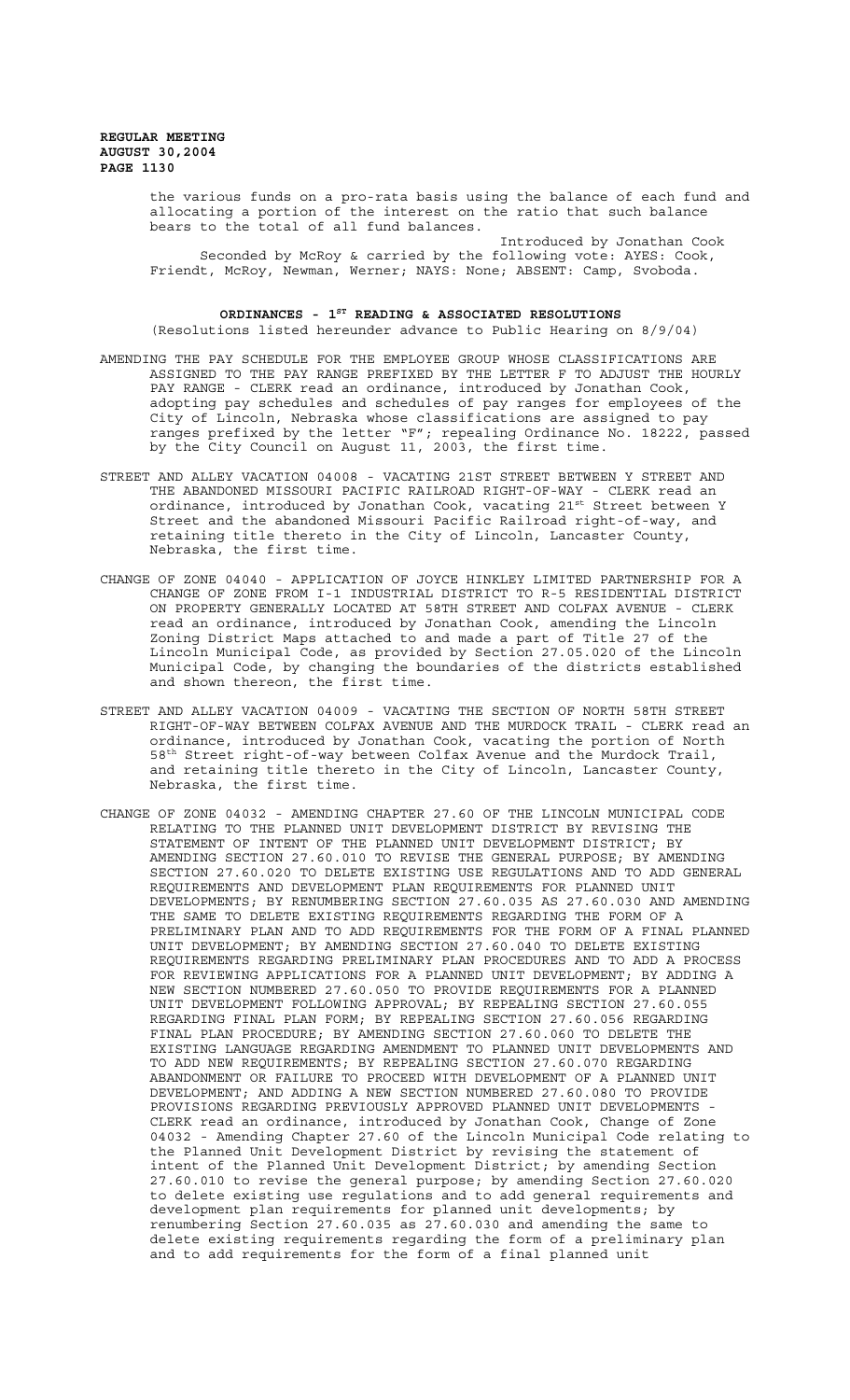development; by amending Section 27.60.040 to delete existing requirements regarding preliminary plan procedures and to add a process for reviewing applications for a planned unit development; by adding a new section numbered 27.60.050 to provide requirements for a planned unit development following approval; by repealing Section 27.60.055 regarding final plan form; by repealing Section 27.60.056 regarding final plan procedure; by amending Section 27.60.060 to delete the existing language regarding amendment to planned unit developments and to add new requirements; by repealing Section 27.60.070 regarding abandonment or failure to proceed with development of a planned unit development; and adding a new section numbered 27.60.080 to provide provisions regarding previously approved planned unit developments, the first time.

- CHANGE OF ZONE 04043 AMENDING TITLE 27 OF THE LINCOLN MUNICIPAL CODE TO ALLOW CHURCHES AS A PERMITTED CONDITIONAL USE IN THE I-1, I-2 AND THE I-3 ZONING DISTRICTS BY AMENDING SECTION 27.47.020 TO DELETE CHURCHES FROM THE GENERAL USE REGULATIONS OF THE I-1 INDUSTRIAL DISTRICT; AMENDING SECTION 27.47.035 TO ADD CHURCHES AS A PERMITTED CONDITIONAL USE IN THE I-1 INDUSTRIAL DISTRICT AND SPECIFYING CONDITIONS THEREFOR; AMENDING SECTION 27.47.040 TO PROVIDE THAT EARLY CHILDHOOD CARE FACILITIES AND SCHOOLS ARE NOT A PERMITTED ACCESSORY USE TO A CHURCH IN THE I-1 INDUSTRIAL DISTRICT; AMENDING SECTION 27.49.020 TO DELETE CHURCHES FROM THE GENERAL USE REGULATIONS OF THE I-2 INDUSTRIAL PARK DISTRICT; AMENDING SECTION 27.49.030 TO ADD CHURCHES AS A PERMITTED CONDITIONAL USE IN THE I-2 INDUSTRIAL PARK DISTRICT AND SPECIFYING CONDITIONS THEREFOR; AMENDING SECTION 27.49.050 TO PROVIDE THAT EARLY CHILDHOOD CARE FACILITIES AND SCHOOLS ARE NOT A PERMITTED ACCESSORY USE TO A CHURCH IN THE I-2 INDUSTRIAL PARK DISTRICT; AMENDING SECTION 27.51.040 TO ADD CHURCHES AS A PERMITTED CONDITIONAL USE IN THE I-3 EMPLOYMENT CENTER DISTRICT AND SPECIFYING CONDITIONS THEREFOR; AMENDING SECTION 27.51.060 TO PROVIDE THAT EARLY CHILDHOOD CARE FACILITIES AND SCHOOLS ARE NOT A PERMITTED ACCESSORY USE TO A CHURCH IN THE I-3 EMPLOYMENT CENTER DISTRICT - CLERK read an ordinance, introduced by Jonathan Cook, Change of Zone 04043 - Amending Title 27 of the Lincoln Municipal Code to allow churches as a permitted conditional use in the I-1, I-2 and the I-3 zoning districts by amending Section 27.47.020 to delete churches from the general use regulations of the I-1 Industrial District; amending Section 27.47.035 to add churches as a permitted conditional use in the I-1 Industrial District and specifying conditions therefor; amending Section 27.47.040 to provide that early childhood care facilities and schools are not a permitted accessory use to a church in the I-1 Industrial District; amending Section 27.49.020 to delete churches from the general use regulations of the I-2 Industrial Park District; amending Section 27.49.030 to add churches as a permitted conditional use in the I-2 Industrial Park District and specifying conditions therefor; amending Section 27.49.050 to provide that early childhood care facilities and schools are not a permitted accessory use to a church in the I-2 Industrial Park District; amending Section 27.51.040 to add churches as a permitted conditional use in the I-3 Employment Center District and specifying conditions therefor; amending Section 27.51.060 to provide that early childhood care facilities and schools are not a permitted accessory use to a church in the I-3 Employment Center District, the first time.
- CHANGE OF ZONE 04047 APPLICATION OF JEROME HITTNER, MICHAEL MCKEEMAN, AND MANETTE KIDNEY FOR A CHANGE OF ZONE FROM AG AGRICULTURAL DISTRICT AND R-3 RESIDENTIAL DISTRICT TO O-2 SUBURBAN OFFICE DISTRICT ON PROPERTY GENERALLY LOCATED AT 84TH STREET AND OLD CHENEY ROAD - CLERK read an ordinance, introduced by Jonathan Cook, amending the Lincoln Zoning District Maps attached to and made a part of Title 27 of the Lincoln Municipal Code, by changing the boundaries of the districts established and shown thereon, the first time.
- CHANGE OF ZONE 04048 APPLICATION OF WILDERNESS RIDGE, LLC FOR A CHANGE OF ZONE FROM O-3 OFFICE PARK DISTRICT TO R-3 RESIDENTIAL DISTRICT, ON PROPERTY GENERALLY LOCATED SOUTHWEST OF SOUTH 27TH STREET AND YANKEE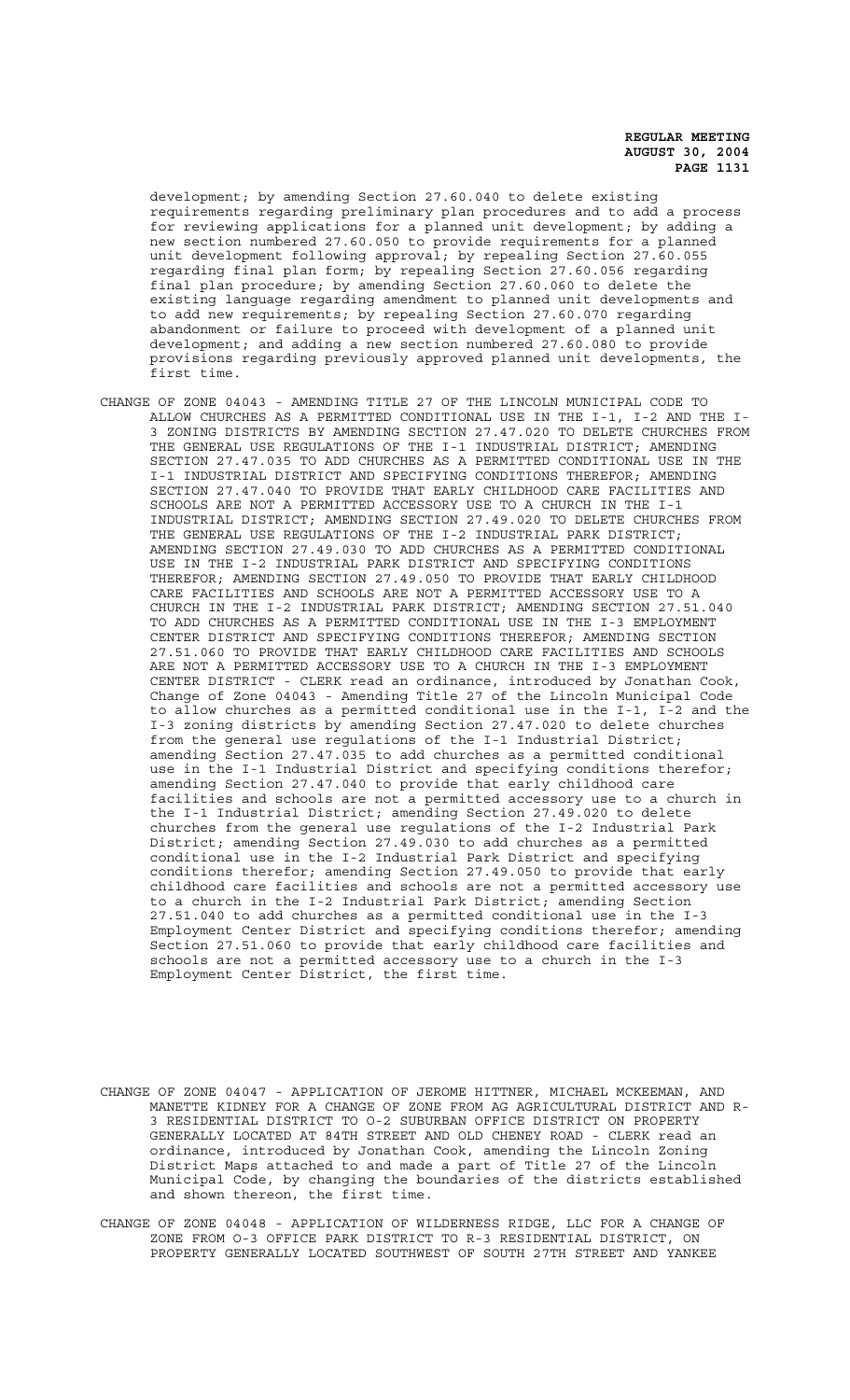> HILL ROAD - CLERK read an ordinance, introduced by Jonathan Cook, amending the Lincoln Zoning District Maps attached to and made a part of Title 27 of the Lincoln Municipal Code, by changing the boundaries of the districts established and shown thereon, the first time.

- SPECIAL PERMIT 1692C APPLICATION OF WILDERNESS RIDGE, LLC TO AMEND THE WILDERNESS RIDGE COMMUNITY UNIT PLAN TO EXPAND THE WILDERNESS RIDGE GOLF COURSE TO INCLUDE A PARKING LOT ON PROPERTY GENERALLY LOCATED SOUTHWEST OF SOUTH 27TH STREET AND YANKEE HILL ROAD.
- USE PERMIT 126B APPLICATION OF WILDERNESS RIDGE, LLC TO AMEND THE WILDERNESS WOODS OFFICE PARK TO REVISE THE BOUNDARIES BY REMOVING THE AREA OF THE PARKING LOT FROM THE USE PERMIT, WITH A WAIVER TO REDUCE THE REAR YARD SETBACK, ON PROPERTY GENERALLY LOCATED SOUTHWEST OF SOUTH27TH STREET AND YANKEE HILL ROAD.

## ORDINANCES - 3RD READING

CHANGE OF ZONE 04017 - APPLICATION OF GLEN HERBERT FOR A CHANGE OF ZONE FROM AGR AGRICULTURAL RESIDENTIAL TO R-3 RESIDENTIAL ON PROPERTY GENERALLY LOCATED AT S. 84TH STREET AND PINE LAKE ROAD - PRIOR to reading: FRIENDT Moved to delay action on Bill No. 04-157 for two weeks to 9/13/04.

Seconded by Newman & carried by the following vote: AYES: Cook, Friendt, McRoy, Newman, Werner; NAYS: None; ABSENT: Camp, Svoboda. CLERK read an ordinance, introduced by Annette McRoy, amending the Lincoln Zoning District Maps attached to and made apart of Title 27 of the Lincoln Municipal Code, as provided by Section 27.05.020 of the Lincoln Municipal Code, by changing the boundaries of the districts established and shown thereon, the third time.

- SPECIAL PERMIT 04011 APPLICATION OF GLEN HERBERT TO DEVELOP BOULDER RIDGE COMMUNITY UNIT PLAN FOR 189 SINGLE FAMILY UNITS, 48 SINGLE FAMILY ATTACHED UNITS, 224 MULTIPLE FAMILY UNITS, AND AN ADDITIONAL 240 UNASSIGNED UNITS ON PROPERTY GENERALLY LOCATED AT S. 84TH STREET AND PINE LAKE ROAD - PRIOR to reading:
- FRIENDT Moved to delay action on Bill No. 04R-212 for two weeks to 9/13/04.
	- Seconded by Newman & carried by the following vote: AYES: Cook, Friendt, McRoy, Newman, Werner; NAYS: None; ABSENT: Camp, Svoboda.
- APPEAL OF GLEN HERBERT FROM THE PLANNING COMMISSION CONDITIONAL APPROVAL OF BOULDER RIDGE PRELIMINARY PLAT, CONDITION 1.1.14 REQUIRING CORRECTIONS TO THE PRELIMINARY PLAT IN ACCORDANCE WITH THE PUBLIC WORKS AND UTILITIES DEPARTMENT MEMO, ON PROPERTY LOCATED AT S. 84TH STREET AND PINE LAKE ROAD - PRIOR to reading:
- FRIENDT Moved to delay action on Bill No. 04R-213 for two weeks to 9/13/04.

Seconded by Newman & carried by the following vote: AYES: Cook, Friendt, McRoy, Newman, Werner; NAYS: None; ABSENT: Camp, Svoboda.

DIRECTING SUBMITTAL TO THE QUALIFIED ELECTORS OF THE CITY THE APPROVAL OR REJECTION OF ORDINANCE NO. 18396 ADOPTING THE LINCOLN SMOKING REGULATION ACT TO PROHIBIT SMOKING IN INDOOR PUBLIC PLACES AND PLACES OF EMPLOYMENT - CLERK read the following resolution, introduced by Annette McRoy, who moved its Withdrawal.

Seconded by Cook & carried by the following vote: AYES: Cook, Friendt, McRoy, Newman, Werner; NAYS: None; ABSENT: Camp, Svoboda. The ordinance, having been **WITHDRAWN**, was assigned the File **#38-4483** & was placed on file in the Office of the City Clerk.

## **MISCELLANEOUS BUSINESS**